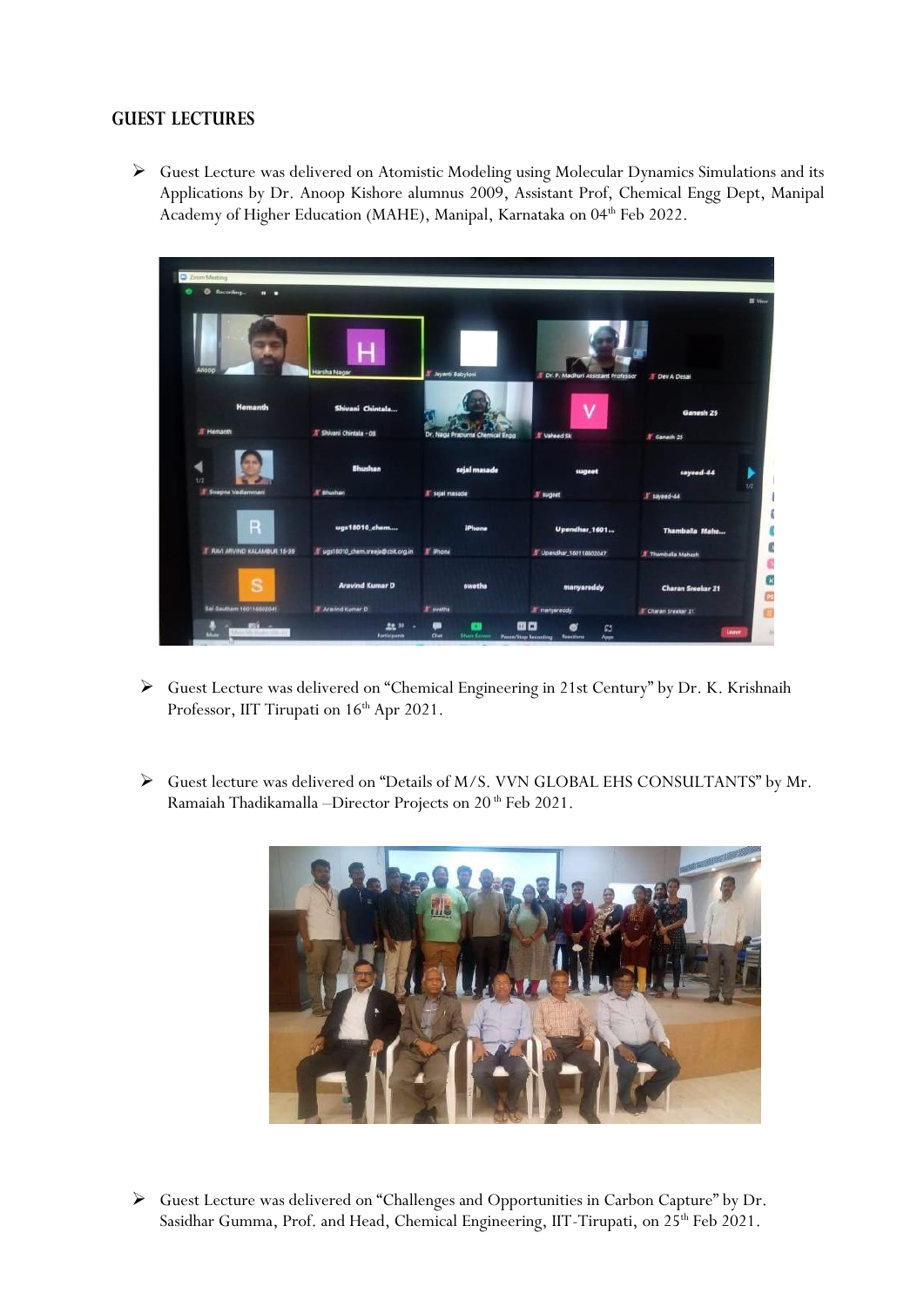➢ Guest Lecture was delivered on "E-Waste management" by Mr. Anil Potluri (Dept. Alumnus-2010 batch), Managing Director, Green Waves Environmental Solutions, on 25<sup>th</sup> Nov 2020.



➢ Guest lecture was delivered on "Role of Chemical Engineers in Pharmaceutical Industries" by Mr. Sandeep Badarla, (Dept. Alumnus – 2014 batch), Scientist - Process Engineer, API - Process Engineering, Dr. Reddy's labs, Hyderabad, on 20th Nov 2020.